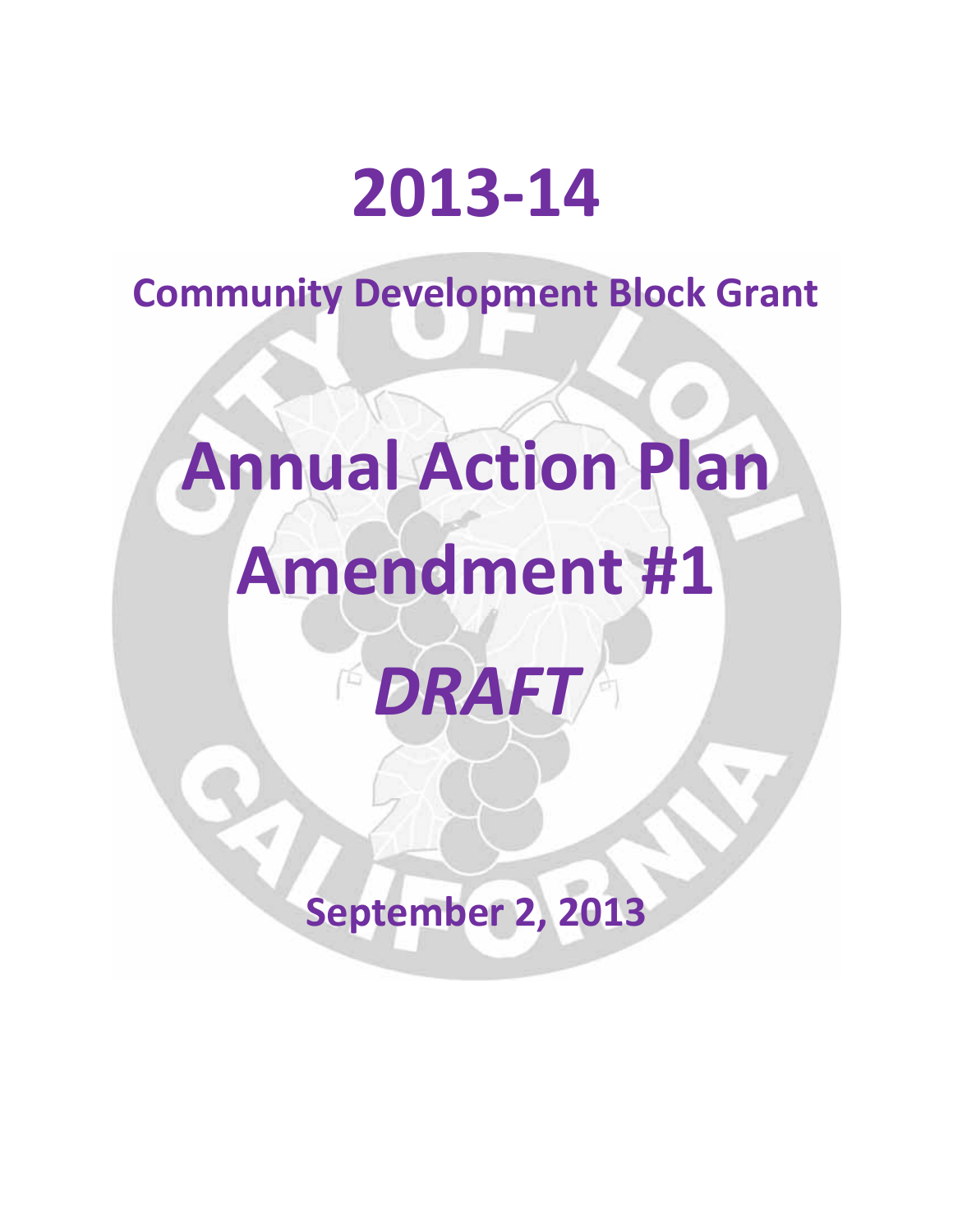# **I. INTRODUCTION**

The 2013-14 Action Plan is a one-year plan to address housing and community development needs in the City of Lodi, with a particular focus on the needs of low‐income households. This is the fifth year of the implementation of the five‐year Consolidated Plan. Both the Consolidated Plan and the Action Plan are implemented by the Neighborhood Services Division in the Community Development Department.

The 2013‐14 Annual Action Plan was adopted on May 1, 2013, based upon an estimated annual allocation of \$597,871 from the federal Community Development Block Grant (CDBG) program. Subsequent to that adoption and submittal to the U.S. Department of Housing and Urban Development (HUD), we received formal notification that our actual annual allocation amount was \$649,980. The additional \$52,109 received for 2013-14 has been temporarily documented as project contingency funds for cost overruns as permitted under  $24$  CFR  $91.220(1)(1)(i)$ , and will be allocated to specific projects/services through this Action Plan amendment.

Upon the close out of 2012‐13 CDBG projects and services, the City has identified two projects and three public services which have funding available for reallocation. The two projects have been completed and had costs that were lower than anticipated, leaving a balance available for reallocation. The three public services were not able to use their entire allocation by June 30, 2013. Those remaining funds from both projects and services will need to be reallocated to either new or existing projects. The total available for reallocation is \$60,286.

That reallocation amount, together with the additional \$52,109 received for 2013‐14, provides a total of \$112,395 for distribution through this Action Plan amendment process.

Questions regarding this Action Plan amendment should be directed to:

Joseph Wood CDBG Program Administrator City of Lodi 221 W. Pine Street, PO Box 3006 Lodi, CA 95241‐1910 209‐333‐6800 x2467

The Action Plan amendment is available for public review during a 30‐day public comment period from September 2, 2013 to October 2, 2013. A public notice announcing its availability was published in the *Lodi News‐Sentinel* on August 30, 2013. A public hearing on the Amendment will be held on October 2, 2013, at the Lodi City Council meeting.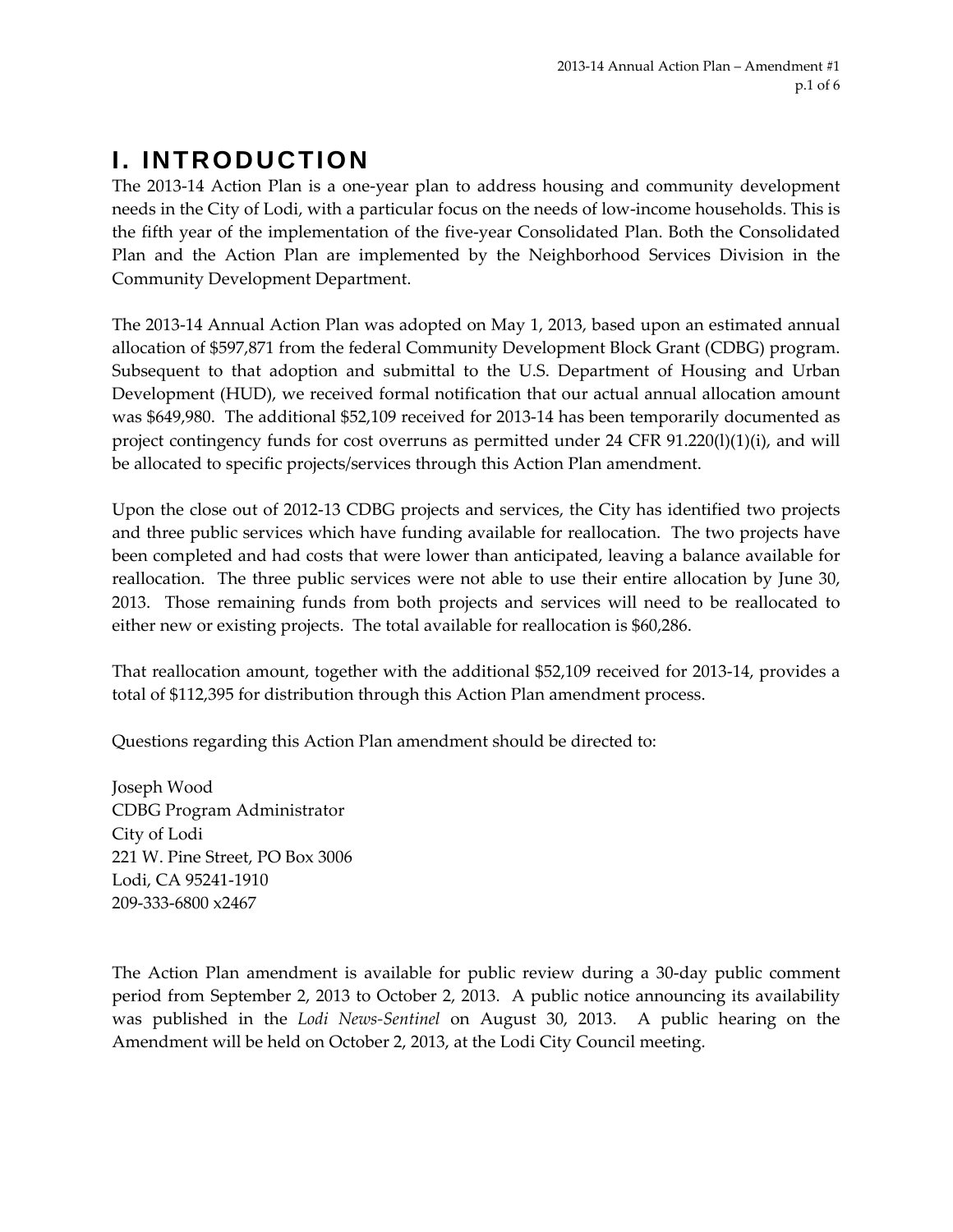# **II. REALLOCATED FUNDS**

The following projects and services are being considered for reallocation to new or existing projects:

| <b>Project Number</b> | <b>Project/Public Service Name</b> | <b>Balance for Transfer</b> |
|-----------------------|------------------------------------|-----------------------------|
| $12 - 03$             | Hale Park Court Resurfacing        | \$41,770                    |
| $12 - 05$             | Graffiti Abatement                 | \$14,211                    |
| 12-07                 | Fair Housing                       | \$1,225                     |
| $12 - 08$             | Spay/Neuter Program                | \$1,959                     |
| $12 - 10$             | Window Replacement - Lodi House    | \$1,122                     |
|                       |                                    | \$60,286                    |

The following fund balance is being considered for allocation to eligible 2013‐14 projects and/or services:

| <b>Project Number</b> | <b>Project/Public Service Name</b> | <b>Balance for Transfer</b> |
|-----------------------|------------------------------------|-----------------------------|
| $13-99$               | Additional 2013-14 CDBG Funding    | \$52,109                    |

# **III. ACTIVITY CHANGES**

The City has identified new and existing activities to which it will commit the additional 2013-14 CDBG funding and the reallocated 2012‐13 CDBG funding. In order to commit a substantial amount of funding to existing activities, or to create new activities, the City must amend the 2013‐14 Annual Action Plan.

A description of the activities and proposed funding follows:

# *PUBLIC FACILITIES*

**Hutchins Street Square ‐ South Entrance ADA**, Parks, Recreation & Cultural Services Improvements necessary to remove barriers to accessibility by permanently disabled persons by providing accessible paths of travel into and within an existing facility.

Output: One public facility improvement completed.

Outcome Category: Accessibility for the purpose of creating suitable living environments.

Goals Addressed: CD‐1

Funding: \$75,000 – 2013‐14 CDBG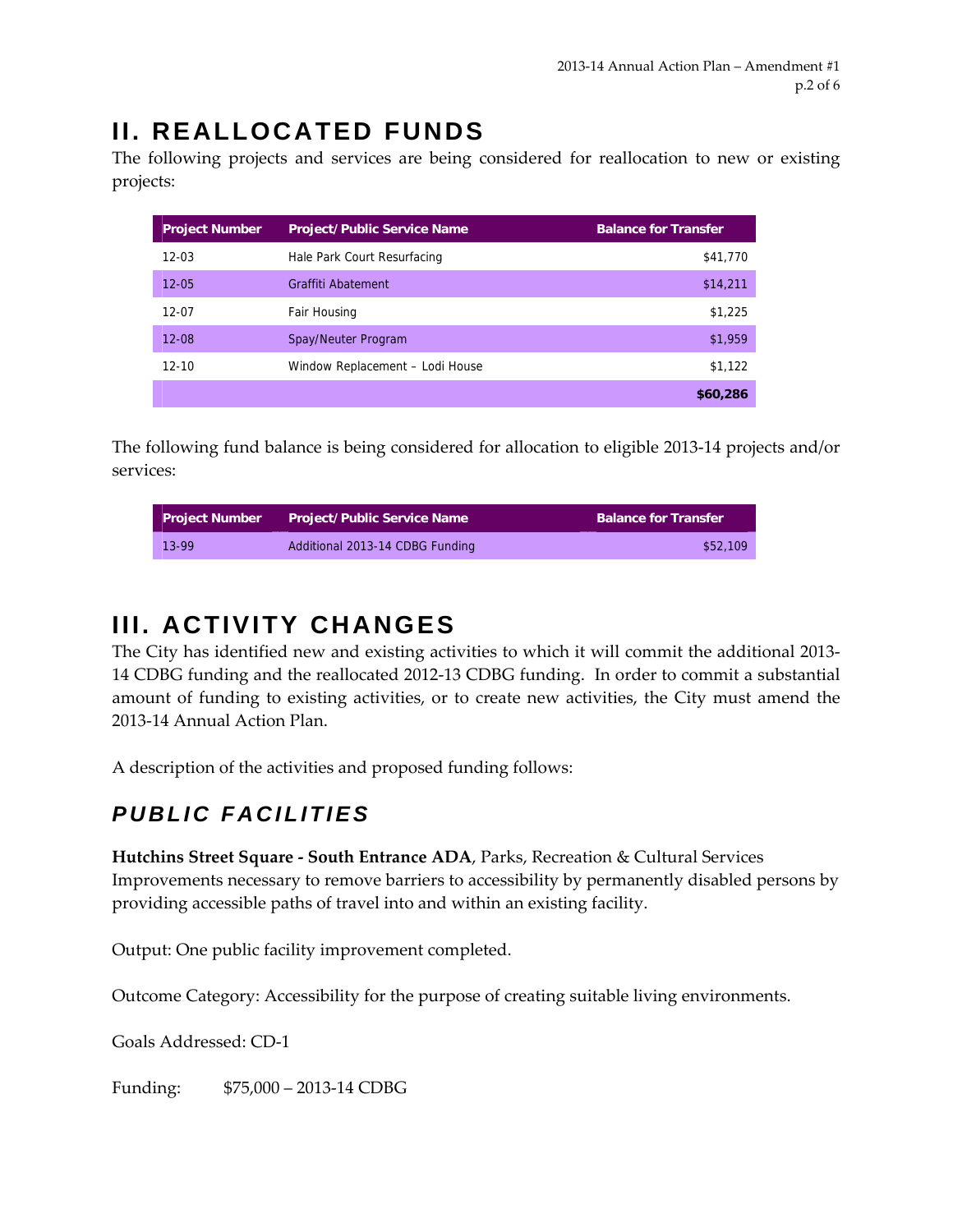\$26,792 – Additional 2013‐14 CDBG \$101,792 – NEW TOTAL

**Grape Bowl ADA Accessibility Project**, Public Works Dept.

The Public Works Department has already completed work to remove barriers to accessibility by permanently disabled persons by providing accessible paths of travel into and within an existing facility. This work included creating an at-grade entrance to the field's west end, new ticket booth and concession stands, and restroom upgrades, new ADA seating and accessible ramps to those seating areas. These additional funds will add a ramp that is necessary for permanently disabled persons to access lower tier ADA seating that was not anticipated in the original scope of work.

Output: Public facility improvement.

Outcome Category: Accessibility for the purpose of providing a suitable living environment.

Goals Addressed: CD‐6

Funding: \$485,000 – Existing 2012‐13 CDBG \$60,286 – Reallocated 2012‐13 CDBG  \$545,286 – NEW TOTAL

**Hutchins Street Square – ADA Pool Chair Lift**, Parks, Recreation & Cultural Services Improvements necessary remove barriers to accessibility by permanently disabled persons by providing a chair lift at the public pool.

Output: One public facility improvement completed.

Outcome Category: Accessibility for the purpose of creating suitable living environments.

Goals Addressed: CD‐1

Funding: \$7,500 – Additional 2013‐14 CDBG \$7,500 TOTAL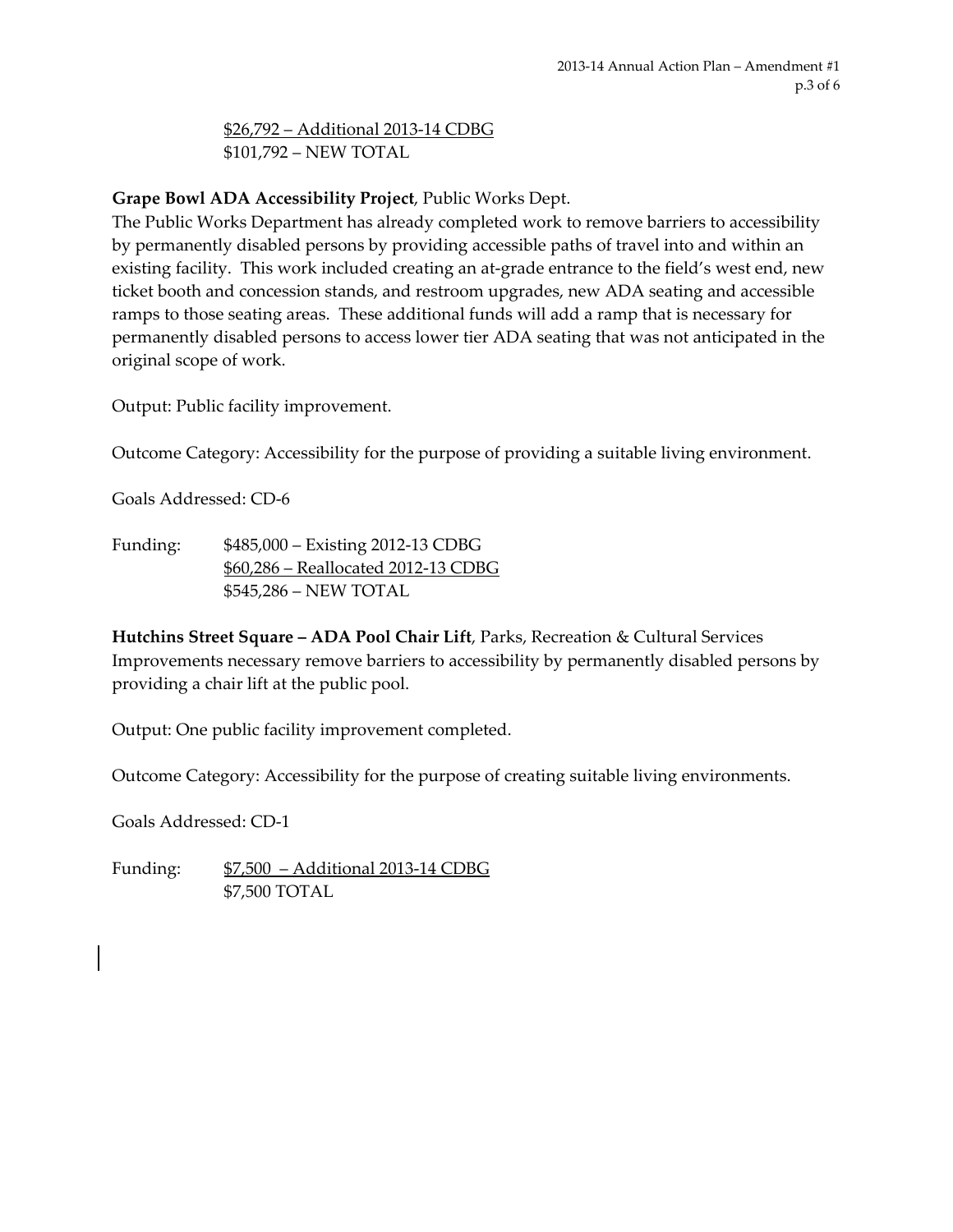# *PUBLIC SERVICES*

#### **Spay/Neuter Program**, LPD ‐ Animal Services

Sterilization for Feral cats trapped and released within the CDBG Target Area, as well as both friendly cats and pit‐bull dogs from low income households.

Output: 150 persons assisted (low‐income households) 150 cats neutered (low‐income areas)

Outcome Category: Accessibility for the purpose of creating suitable living environments.

Goals Addressed: CD‐1, CD‐3 Funding: \$20,000 – 2013‐14 CDBG \$5,997 – Additional 2013‐14 CDBG \$25,997 – NEW TOTAL

#### **Hunger Relief Programs**, Second Harvest

Funding for the operation of the Food Assistance Program, the Senior Brown Bag Program, and the Food 4 Thought Program. Funding will allow Second Harvest Food Bank to purchase foods that are not typically donated to the food bank (e.g., meat and dairy products).

Output: 6,943 persons assisted.

Outcome Category: Accessibility for the purpose of creating suitable living environments.

Goals Addressed: CD‐3

Funding: \$8,180 – 2013‐14 CDBG \$1,820 – Additional 2013‐14 CDBG \$10,000 – NEW TOTAL

# *ECONOMIC DEVELOPMENT*

**Small Business Assistance**, Small Business Development Center (SBDC) – San Joaquin Delta College

Funding will allow SBDC to provide free business consulting services to existing and prospective low‐income Lodi small business owners in such areas as start up feasibility assessment, business planning, marketing, financial management and seeking financing. Funding will also allow SBDC to provide monthly small business start up workshops to provide prospective business owners information and guidance on understanding regulatory requirements.

Output: 10 micro‐enterprises assisted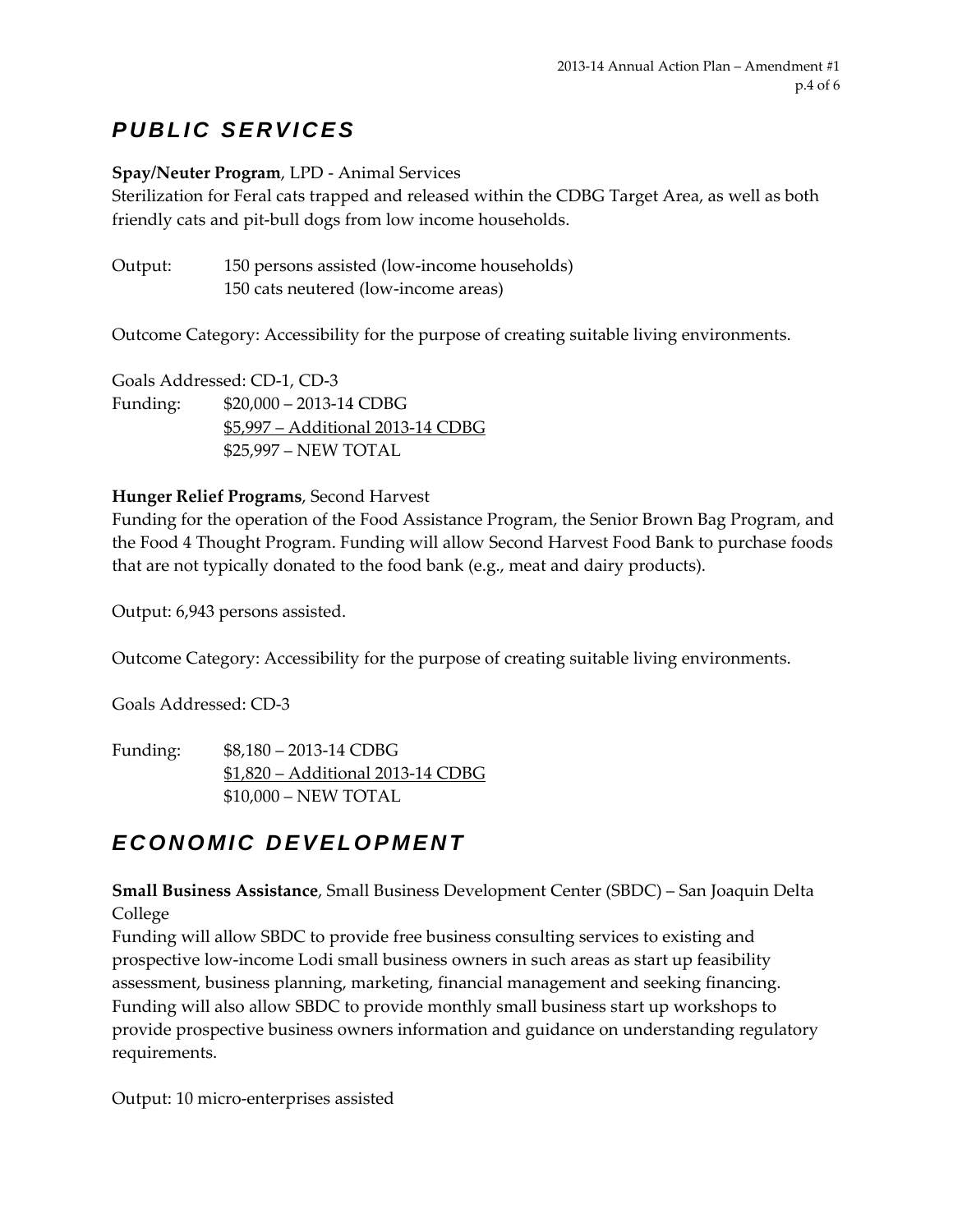Outcome Category: Support economic development and employment opportunities in the City's CDBG target areas.

Goals Addressed: CD‐2

Funding: \$0 – 2013‐14 CDBG \$10,000 – Additional 2013‐14 CDBG \$10,000 – NEW TOTAL

# **IV. REVISED OBJECTIVES/OUTCOMES**

### **OBJECTIVES**

With the adoption of the Annual Action Plan, the City identified the following key objectives for the 2013‐14 funding period:

- Improve the ability of elderly and disabled residents to access their homes, the City's public facilities, and City streets and sidewalks.
- Increase the supply of affordable housing.
- Improve the condition of the City's housing stock.
- Improve public facilities benefiting low-income areas and targeted low‐income populations.
- Remove blighting influences in low-income areas.
- Support community organizations to make improvements to their facilities.
- Assist community-based organizations to provide fair housing and basic needs programs to target‐income residents.

With the additional 2013-14 CDBG funding, the following objective will be added to the Annual Action Plan:

Support economic development and employment opportunities with the goal of developing small businesses and improving living conditions for low‐income households.